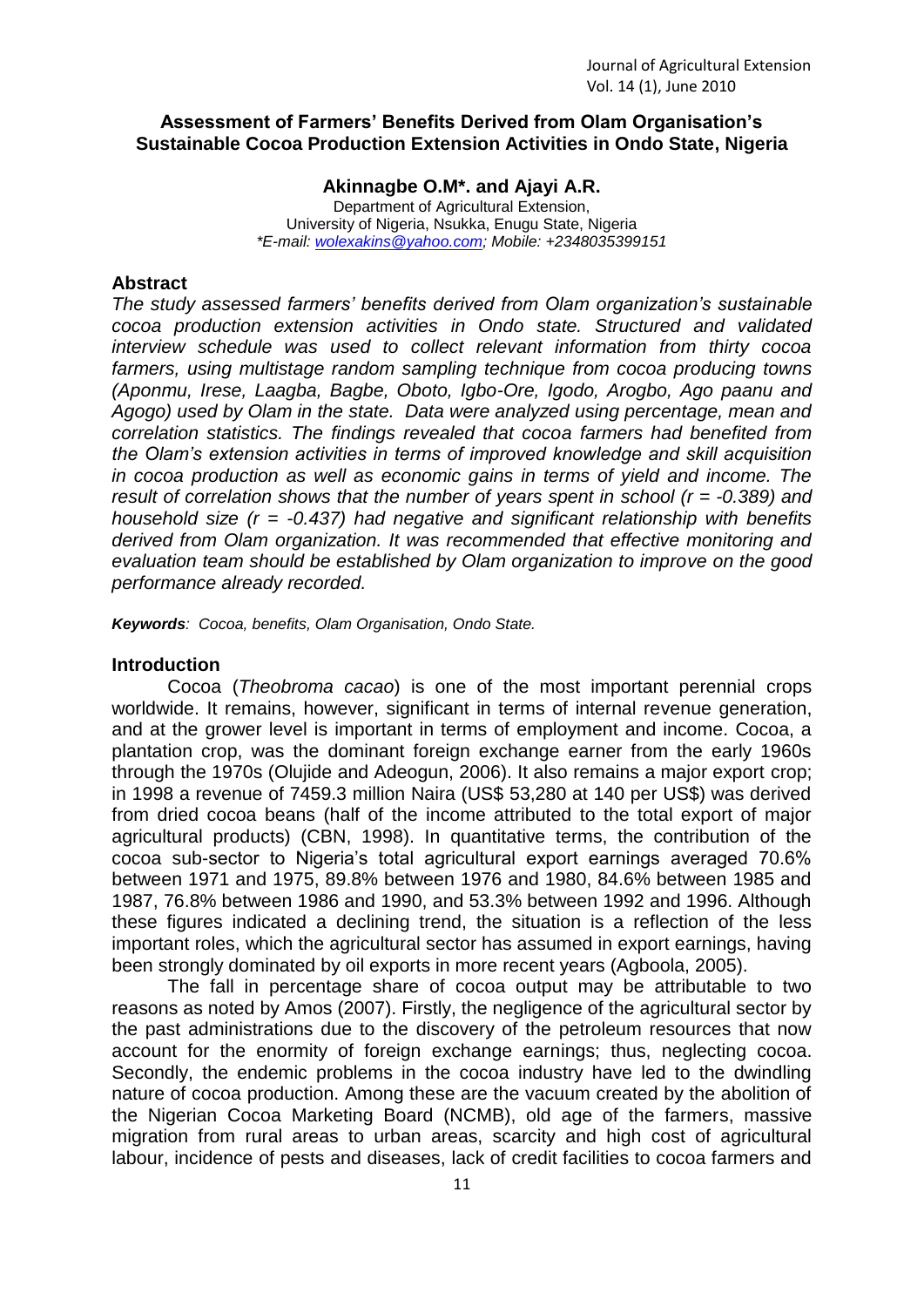indiscriminate bush burning that has been affecting cocoa plantations (CDU, 2003; CRIN, 2003).

To resuscitate cocoa production and marketing; and hence, salvage the cocoa industry from further declining, some individuals and private organizations have been seriously involved in the resuscitation processes to complement the efforts of the various governments. Among these private organizations is the Olam Nigeria Ltd. Olam, a private, commercial and multi-product company was established by the Kewalram Chanrai Group (KCG), with its headquarters in Singapore and principal office in Lagos, Its regional offices are found in Kano and Akure. It provides what could be called specialized extension services and uses specific agricultural products (such as cocoa, coffee, cashew, sheanuts, sesame, rice and teak wood) as industrial materials. Its cocoa business began in Nigeria in 1992 and has participated in all aspects of cocoa business like production, marketing and processing, in the cocoa-producing states such as Ondo, Osun, Ekiti, Edo, Ogun, Cross River, Taraba and Adamawa (Olam, 2007).

Having been involved in cocoa business for years, one would like to find out the various extension activities embarked upon by this organization in resuscitating cocoa industry. Of what benefits are these organization's activities to the cocoa farmers in Ondo state? The study was also designed to determine whether or not relationship exist between cocoa farmers' personal characteristics and benefits derived from Olam organization.

## **Objectives of the study**

The general objective of the study was to assess the benefits derived from Olam organization's sustainable cocoa production extension activities by farmers in Ondo state.

Specifically, the study was designed to:

- (i) describe the socio-economic characteristics of cocoa farmers in the study area;
- (ii) determine the benefits derived from Olam organization's sustainable cocoa production extension activities by farmers in Ondo state; and
- (iii) ascertain relationship between personal characteristics of the cocoa farmers and benefits derived from Olam organization.

## **Methodology**

The study was carried out in Ondo State. The state is located in the southwestern part of the country. It lies between latitudes  $5^{\circ}45^{\circ}$  and  $7^{\circ}52^{\circ}$  North of the equator and longitudes  $4^{\circ}20^{\overline{1}}$  and  $6^{\circ}5^{\overline{1}}$  East of Greenwich Meridian. Its land area is about 13,595 square kilometers. The climate of the area is highly favourable for the agrarian activities of her teeming population of 3,441,024 persons (NPC, 2007). Multistage random sampling technique was employed in the selection of the respondents (farmers) for this study. Firstly, Ondo state was purposively selected out of the three states (Ondo, Osun and Ekiti) used by Olam organization as model states in Southwestern state because of its highest number of model farmers among other states. The second stage involved random selection of 10 cocoa producing communities (Aponmu, Irese, Laagba, Bagbe, Oboto, Igbo-Ore, Igodo, Arogbo, Ago paanu and Agogo) from the list of 70 communities used by Olam organization in Ondo state*.*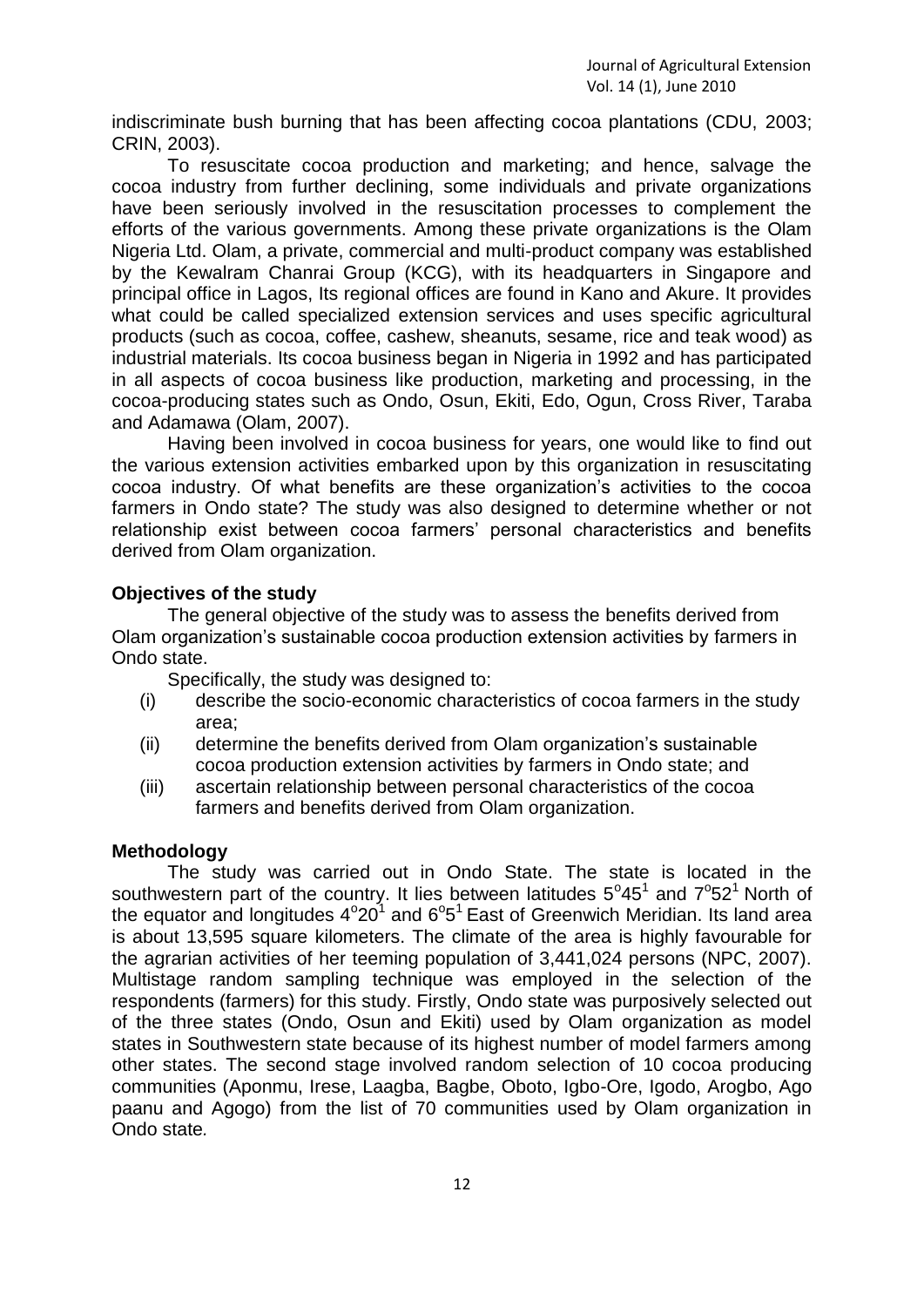A list of Olam's model farmers (participating cocoa farmers) was obtained from the management of Olam organisation. From the list, 3 farmers each were selected through simple random sampling technique, from the 10 selected communities, making a total of 30 Olam farmers (OFs). Data for the study were collected from the respondents through the use of structured interview schedule. Content and face validity were carried out to ensure that the instrument collect the data it is meant to collect. This was done by lecturers in the Department of Agricultural Extension, University of Nigeria, Nsukka before field administration.

Information on the socio-economic characteristics of the respondents were examined. Respondents were asked to indicate their age (years), sex, educational level, religion, household size age of their cocoa plantation (years) and farming experience (years). Other variables measured include involvement in social organization, the management system adopted and their sources of finance. Respondents were also asked to indicate the various extension activities engaged by Olam organization in improving cocoa business.

To determine the perceived level of benefits of cocoa improvement extension activities to farmers, a list of variables / possible benefits (e.g. Increase in productivity, increased income, higher yield, etc), was given on a 5 –point Likert-type scale with five response options ( $5 =$  to a great extent;  $4 =$  to some extent;  $3 =$  to a little extent;  $2 =$  to a very little extent;  $1 =$  No extent). The values on the Likert-type scale were added to obtain 15, which was later divided by 5, to obtain a mean score of 3.0. Then, any mean score that was equal or higher than 3 was perceived as a benefit derived from the organization cocoa programmes while a mean score lower than 3.0 was perceived as not a benefit. Data were analyzed using percentages, mean statistics and spearman's (rho) correlation coefficient.

## **Results and Discussion**

## **Socio-economic characteristics of cocoa farmers**

Data in Table 1 revealed that 33.3% of the Olam cocoa farmers were within the age range of 51-60 years old, while 23.3% of them were between 61 and 70 years of age. Those that fell within 31-40 years, 41-50 years and 71-80 years accounted for 10.0%, 16.7% and 16.7%, respectively. Their mean age was 58 years. Thus, the farmers are old and should be able to make rational decision with respect to cocoa production activities. This finding corroborates the expression of Amos (2007) that an average cocoa farmer in Ondo State is old.

Majority (90.0%) of the Olam cocoa farmers in Ondo state were males while 10.0% of them were females. This implies that men predominate in cocoa production than the female farmers, though the female farmers have their own roles to play, especially, in the maintenance and processing of cocoa beans as indicated by Adetunji, Olaniyi and Raufu (2007). About 47% of the respondents completed primary education, 23.3% attempted primary schools and tertiary education respectively. Only 6.7% completed secondary school education. It could be inferred that, cocoa farmers in the study area are literates who could read and write. This could serve as an impetus in adopting cocoa technologies. According to Obinne (1991), education is an important factor influencing adoption of farm innovations. Also, about 93% of the farmers were Christians, while about 7% were Muslims. This implies that Christianity predominate the study area.

Data in Table 1 further revealed that majority (56.7%) of the Olam cocoa farmers had a household size of 1 to 5 people, while 33.3% of them had 6 to 10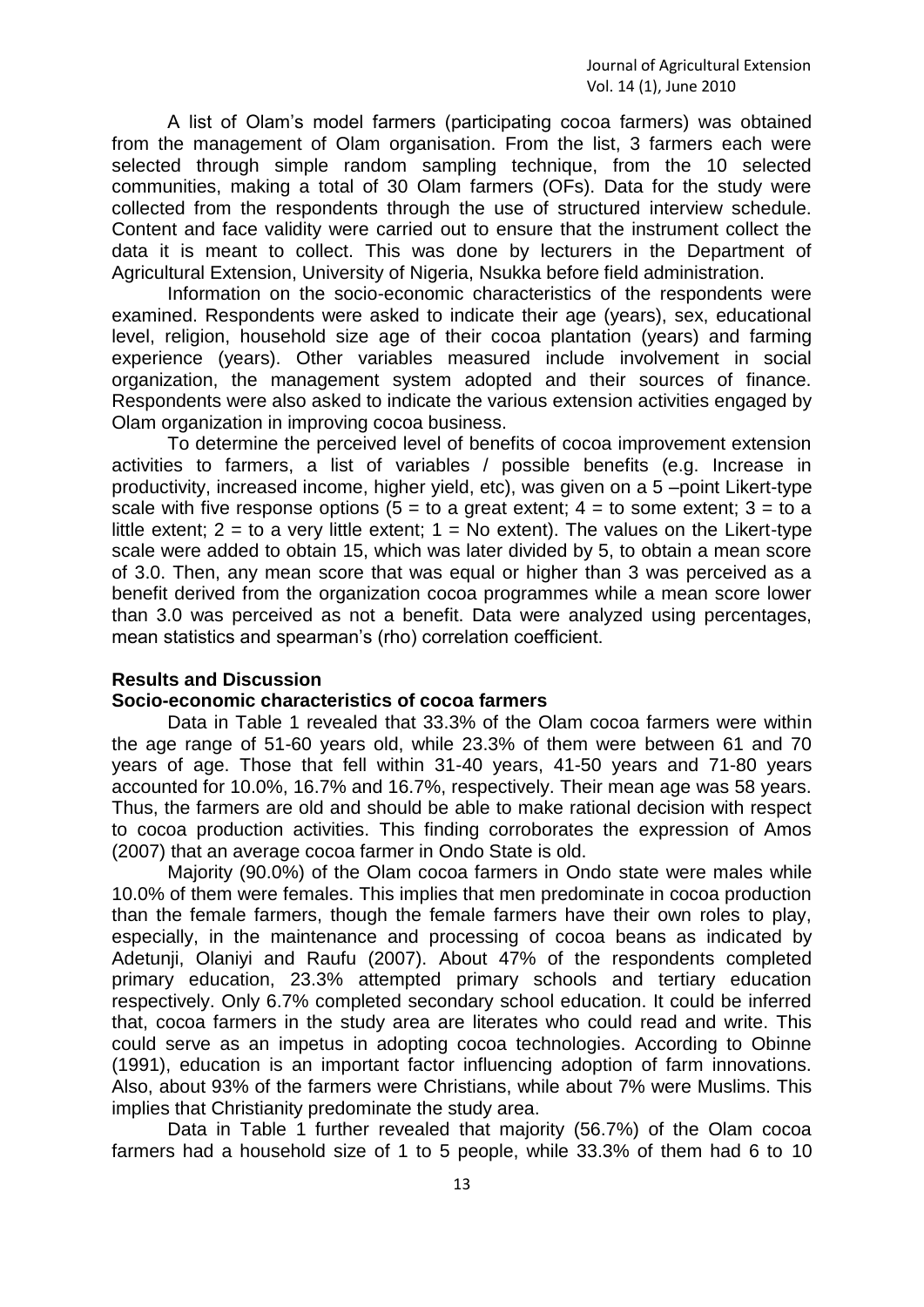people, and the remaining 3.0% had between 11 and 15 people. The farmers had a mean household size of 6 people. This implies that the farmers had a fairly large household which could probably serve as an insurance against short falls in supply of farm labour. Household size has a great role to play in family labour provision in the agricultural sector (Sule, Ogunwale and Atala 2002).

About 10% of the Olam cocoa farmers had cocoa plantations that were of 11- 20 years and 21-30 years. Those that had their cocoa plantations between 31 and 40 years, 41 and 50 years and 51 and 60 years accounted for 30.0%, 13.3% and 16.7%, respectively. Their mean cocoa plantation age was 36 years. The optimum economic life of cocoa plantation according to Oshikalu in Idowu *et al* (2007) is 30 years. The fact that the mean cocoa plantation age was about 36 years calls for meaningful renovation.

Entries in Table 1 revealed that a greater proportion (56.7%) of the Olam farmers had farming experience of 31 to 40 years, while 10.0% and 13.3% of them had farming experience of 11 to 20 years and 21 to 30 years, respectively. Those that had between 41 and 50 years, and 51 and 60 years of farming experience accounted for 13.3% and 6.7%, respectively. Their mean farming experience was about 37 years. These findings imply that the farmers had fairly long period of farming experience which could serve as an advantage for increased participation in cocoa resuscitation extension activities since this experience is important for day-today running of the farming activities, as cocoa cultivation is a very tasking business.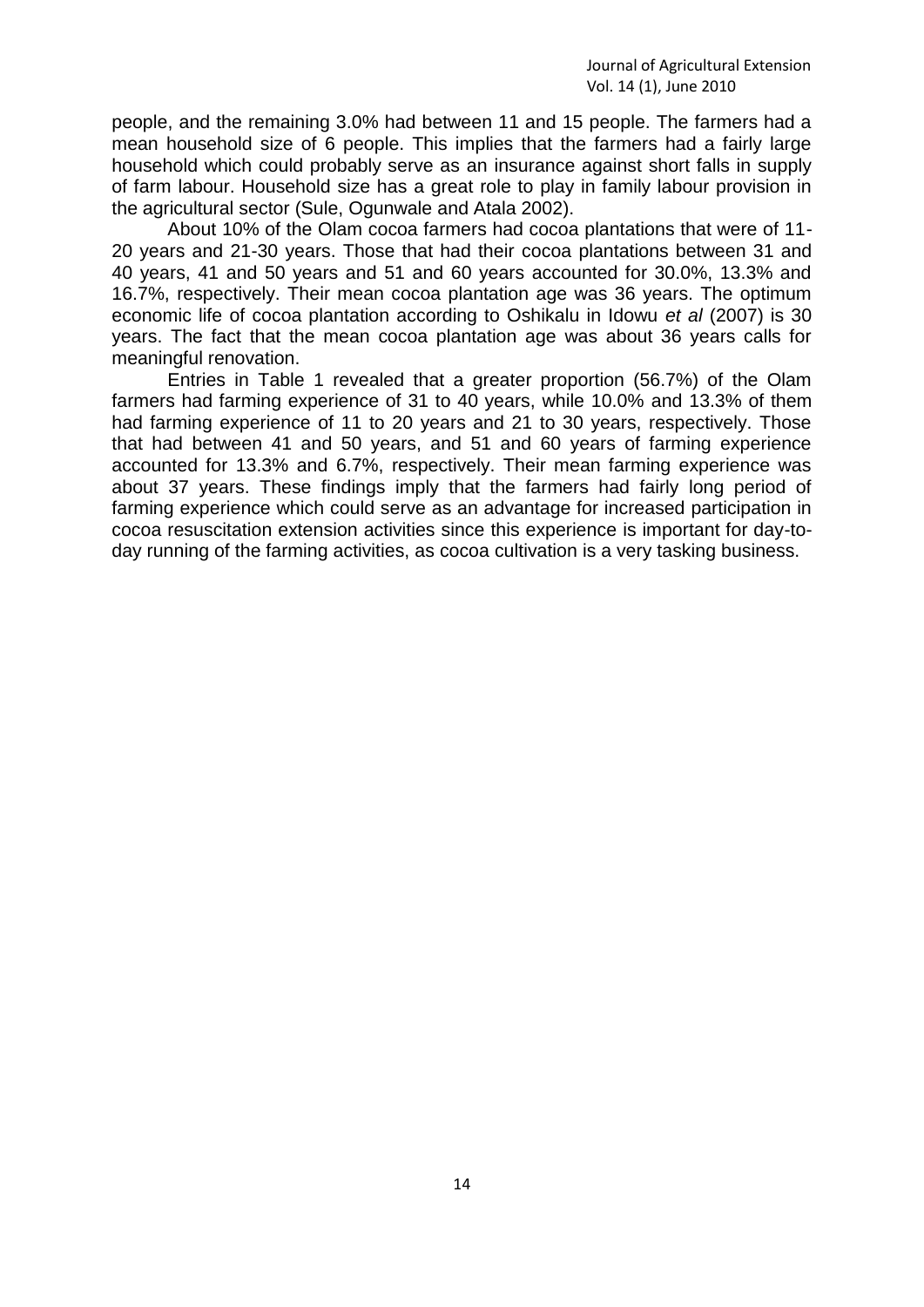| <b>Characteristics</b>                | <b>Frequency</b>          | <b>Percentage</b> | $\overline{x}$ |
|---------------------------------------|---------------------------|-------------------|----------------|
|                                       |                           | (%)               |                |
| Age (years)                           |                           |                   |                |
| $31 - 40$                             | $\sqrt{3}$                | 10.0              |                |
| 41-50                                 | 5                         | 16.7              | 58.0           |
| 51-60                                 | 10                        | 33.3              |                |
| 61-70                                 | $\overline{7}$            | 23.3              |                |
| 71-80                                 | 5                         | 16.7              |                |
| <b>Sex</b>                            |                           |                   |                |
| Male                                  | 27                        | 90.0              |                |
| Female                                | 3                         | 10.0              |                |
| <b>Education level</b>                |                           |                   |                |
| Primary school attempted              | $\overline{7}$            | 23.3              |                |
| Primary school completed              | 14                        | 46.7              |                |
| Secondary school completed            | $\overline{\mathbf{c}}$   | 6.7               |                |
| Tertiary (OND, NCE, HND/first degree) | $\overline{7}$            | 23.3              |                |
| <b>Religion</b>                       |                           |                   |                |
| Christianity                          | 28                        | 93.3              |                |
| Islam                                 | $\overline{2}$            | 6.7               |                |
| <b>Household size</b>                 |                           |                   |                |
| $1 - 5$                               | 17                        | 56.7              |                |
| $6 - 10$                              | 10                        | 33.3              | 6              |
| $11 - 15$                             | 3                         | 10.0              |                |
| Age of cocoa plantation (years)       |                           |                   |                |
| $11 - 20$                             | 3                         | 10.0              |                |
| $21 - 30$                             | 9                         | 30.0              |                |
| $31 - 40$                             | 9                         | 30.0              | 36.1           |
| 41-50                                 | 4                         | 13.3              |                |
| 51-60                                 | 5                         | 16.7              |                |
| <b>Farming experience (years)</b>     |                           |                   |                |
| $11 - 20$                             | $\ensuremath{\mathsf{3}}$ | 10.0              |                |
| $21 - 30$                             | $\overline{\mathbf{4}}$   | 13.3              |                |
| $31 - 40$                             | 17                        | 56.7              | 36.6           |
| 41-50                                 | 4                         | 13.3              |                |
| 51-60                                 | $\overline{2}$            | 6.7               |                |

#### **Table 1: Distribution of respondents according to personal and socioeconomic characteristics**

#### **Involvement in social organization**

Fig. 1 shows that, majority (50.0%) of the cocoa farmers belonged to farmers' groups, 20.0% belonged to cooperative societies, while about 10% belonged to political group. The remaining 20.0% were not involved in any social organization. These findings show that majority (80.0%) of the respondents' belonged to different social organizations which is generally considered an important variable that enhances farmers' adoption of new practices as noted by Ekong (2003). This could influence the rate of adoption of cocoa innovations since they are more likely to be exposed to communication messages that are related to cocoa resuscitation activities more than their other counterparts due to group dynamic effects.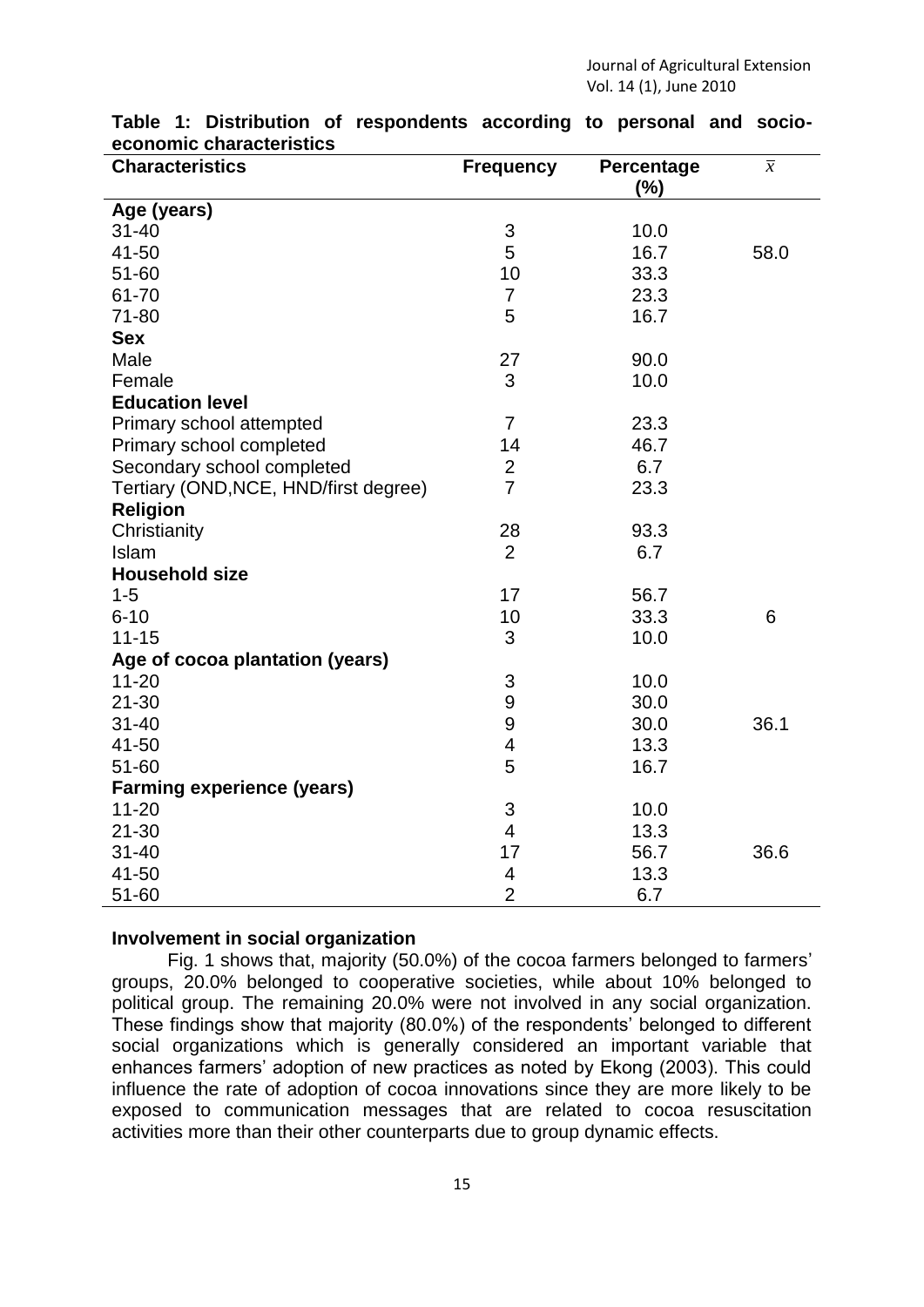

*Fig. 1: Involvement in social organisation*

# **Sources of finance**

Fig. 2 shows that, about 97% of the Olam's farmers financed their farm projects through personal savings. Only 3.3% of them got loan from a cooperative society to finance their cocoa farms. This implies that personal savings constitute the main source of fund for maintaining cocoa farm in the study area. This agrees with Nkang *et al* (2006) findings that access to bank loan by cocoa farmers is a big problem due to lack of collateral and the risky nature of agricultural production.



*Fig. 2: Sources of finance*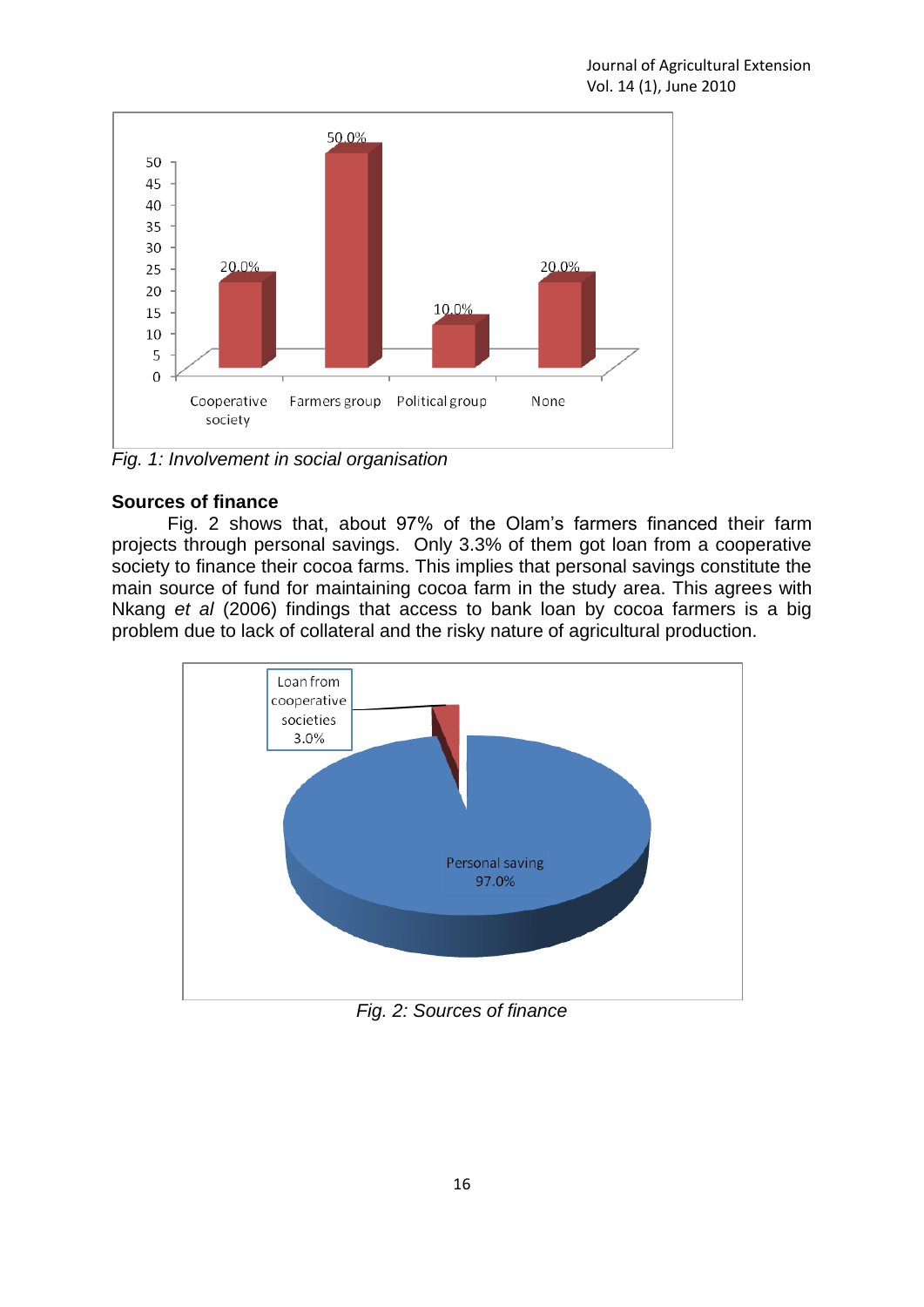### **Management system adopted**

Fig. 3 shows that, majority (60.0%) of the cocoa farmers adopted share-crop management system in their cocoa farms, while 36.7% of them adopted ownedmanagement system in their farms. Least management system was not common. This implies that sharecrop management system predominate among Olam farmers in the study area, hence this may lead to reduction in the profit accrued to the farmers since the revenue have to be shared between the owners.



*Fig.3: Management system adopted*

## **Olam Organization's Extension Activities**

Table 2 shows the distribution of respondents according to extension activities they were involved in. The table shows that Olam provided the following extension activities to their project cocoa farmers: supply of hybrid seedlings (100.0%); visitation to cocoa farmers for adequate farm maintenance (100.0%); distribution of agro-chemicals and other farm equipment (90.0%); provision of technical advise to cocoa farmers on pre-planting, planting and post planting operations (90.0%). Only about 43% of the cocoa farmers asserted that Olam rehabilitated old productive cocoa trees while none (0.0%) of them attested that Olam granted loan at subsidized rate. This finding implies that, Olam's activities is majorly to encourage farmers to acquire inputs and be productive that will enhance good yield of cocoa.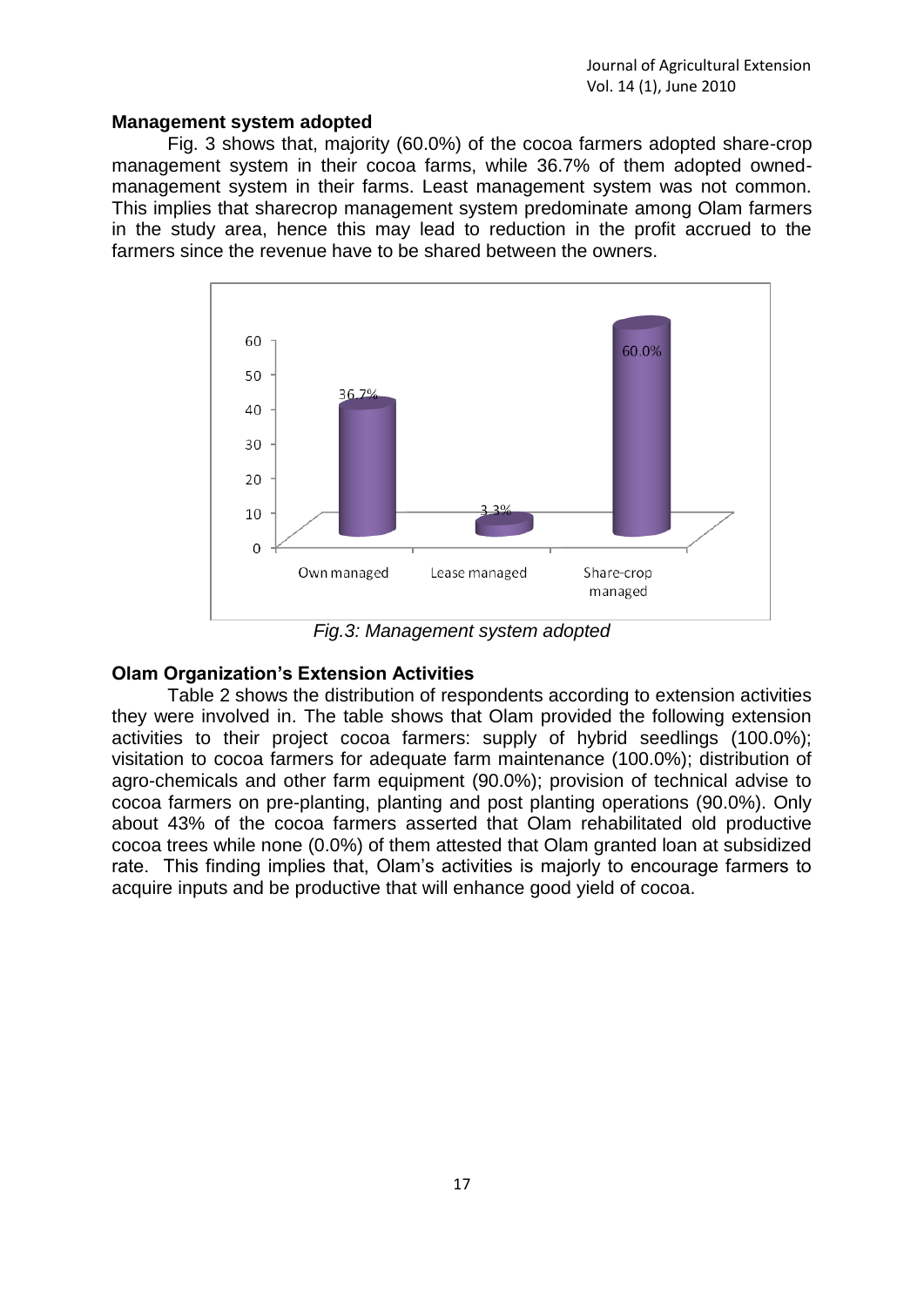| <b>Extension activities*</b>                                    | $\frac{1}{2}$ |
|-----------------------------------------------------------------|---------------|
| Rehabilitation of Old productive cocoa tree                     | 43.3          |
| Provision of hybrid seedlings                                   | 100.0         |
| Distribution of Agro-Chemicals and other farm equipment         | 90.0          |
| Training and awareness programme                                | 90.0          |
| Provision of technical advice to cocoa farmers on pre-planting, | 90.0          |
| planting and post planting operations                           |               |
| Visitation to cocoa farmers for adequate farm maintenance       | 100.0         |
| Granting of loan at subsidized rate                             |               |
| Marketing of cocoa and cocoa products                           | 3.3           |

### **Table 2: Percentage distribution of the respondents according to Olam extension activities**

*\* Multiple responses*

## **Benefits Derived from Olam Organization's Extension Activities**

Table 3 shows the mean score of cocoa farmers according to the benefits derived from Olam extension activities. The major benefits derived includes: improved productivity ( $\bar{x}$  = 4.33), better quality of produce ( $\bar{x}$  = 4.30), better application of inputs ( $\bar{x}$  = 4.10) and improved knowledge of cocoa production ( $\bar{x}$  = 4.40). This implies that, the knowledge gained during training and awareness programme of the ONLs, has led to better application of inputs, which invariably led to improved productivity.

Other benefits derived by OFs includes: increase in the level of annual income  $(\bar{x}$  = 3.90); positive change in attitude towards cocoa production ( $\bar{x}$  = 3.97); participation in formal organizations ( $\bar{x}$  = 3.53); ease of participation in agricultural and community development activities  $(\bar{x} = 3.33)$ ; increased level of social interaction ( $\bar{x}$  = 3.30); effective already made market for cocoa farmers ( $\bar{x}$  = 3.20); ease of paying children school fees ( $\bar{x}$  = 3.21); improvement in nutritional status ( $\bar{x}$  = 3.13) and possession of household materials; beddings, furniture, cooking utensils  $(\bar{x}$  = 3.17). The implication of these findings is that, cocoa farmers in Ondo state have benefited from Olam's activities which reflected in terms of improved knowledge and skill acquisition in cocoa production as well as economic gains in terms of yield and income.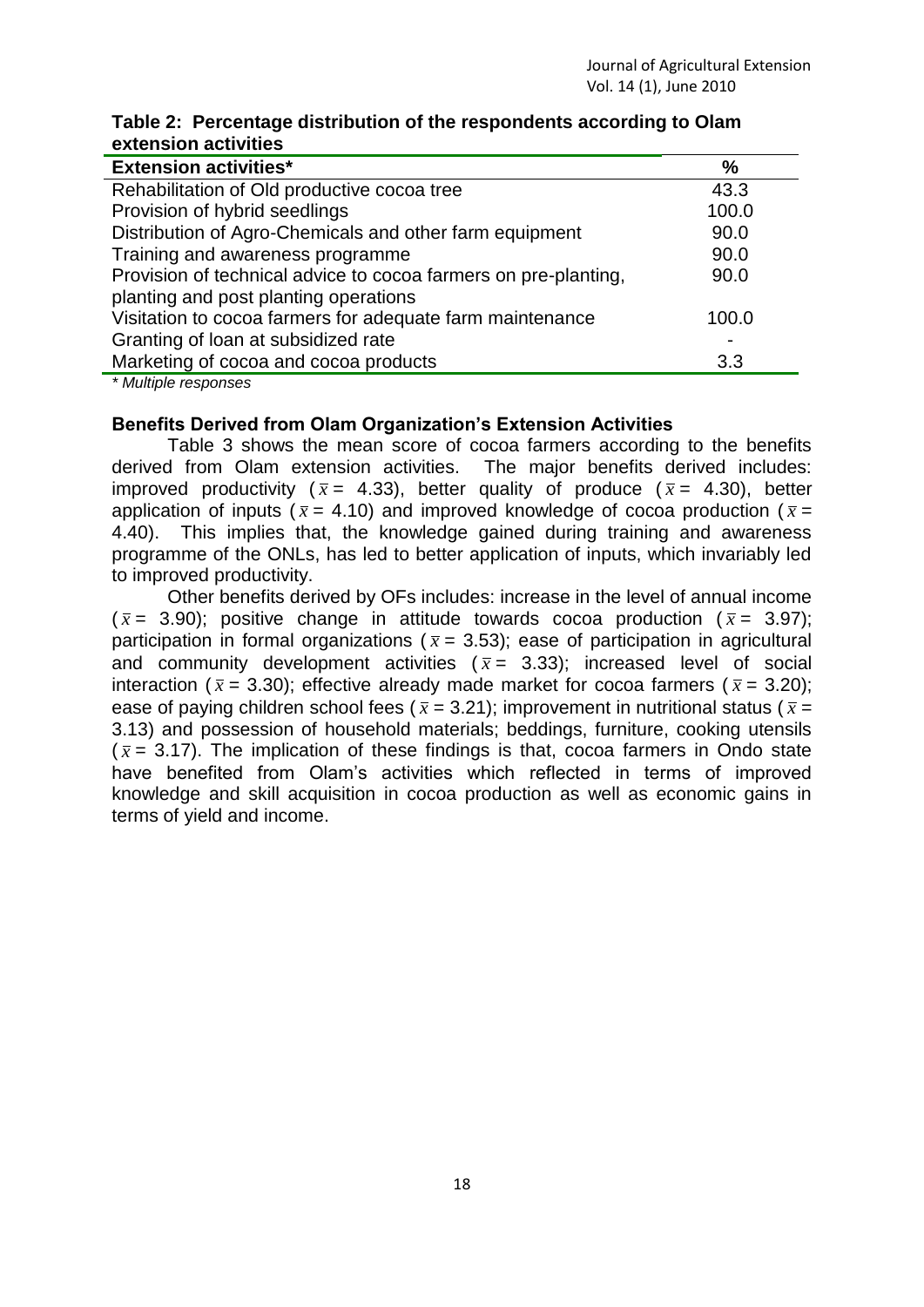| <b>Benefits</b>                                         | Mean $(\bar{x})$ | S.D  |
|---------------------------------------------------------|------------------|------|
| Improved productivity                                   | $4.33*$          | 1.02 |
| Increased level of annual income                        | $3.90*$          | 1.24 |
| Better quality of produce                               | $4.30*$          | 0.91 |
| Better application of inputs                            | $4.10*$          | 0.88 |
| Improved knowledge of cocoa production                  | $4.40*$          | 1.02 |
| Increased level of social interaction                   | $3.30*$          | 0.95 |
| Possession of household materials: Beddings, furniture, | $3.17*$          | 1.00 |
| cooking utensils                                        |                  |      |
| Effective already-made market for cocoa farmers         | $3.20*$          | 1.44 |
| <b>Improvement in Nutritional status</b>                | $3.13*$          | 1.07 |
| Positive change in attitude towards cocoa production    | $3.97*$          | 1.12 |
| Participation in formal organization                    | $3.53*$          | 1.19 |
| Ease of paying children school fees                     | $3.21*$          | 1.29 |
| Ease of participation in agricultural and community     | $3.33*$          | 1.24 |
| development activities                                  |                  |      |
| $*$ Desired benefit $\cap$ D eterological deviation     |                  |      |

**Table 3: Mean Scores of respondents according to benefits derived from Olam organization**

*\* Derived benefit S.D = standard deviation* 

## **Relationship between personal characteristics of cocoa farmers and benefit derived from Olam organization**

Table 4 shows the correlation analysis results between cocoa farmers' socioeconomic characteristics and benefits derived from Olam extension activities. The result of the correlation shows that number of years spent in school ( $r = -0.389$ ) and household size ( $r = -0.437$ ) had negative and significant relationship with benefits derived from Olam organization. This implies that, the longer the number of years spent in school, the less benefit derived from Olam extension activities. On the other hand, the higher the household size, the less benefit derived from Olam extension activities. From the result in Table 2, the major extension activity embarked upon by Olam organization are visitation for adequate farm maintenance and provision of hybrid seedlings to cocoa farmers. The tendency for highly educated person not benefiting much as compared to less educated person is high because of their educational background. They would have gotten some of this information required for adequate farm maintenance.

There is negative and non significant relationship between age  $(r = -0.050)$ , Age of cocoa plantation ( $r = -0.170$ ), farming experience ( $r = -0.245$ ), number of extension visit ( $r = -0.244$ ) and benefit derived from Olam extension activities, which indicates that the correlation of age, age of the cocoa plantation, farming experience and number of extension visit with benefit derived is not significant.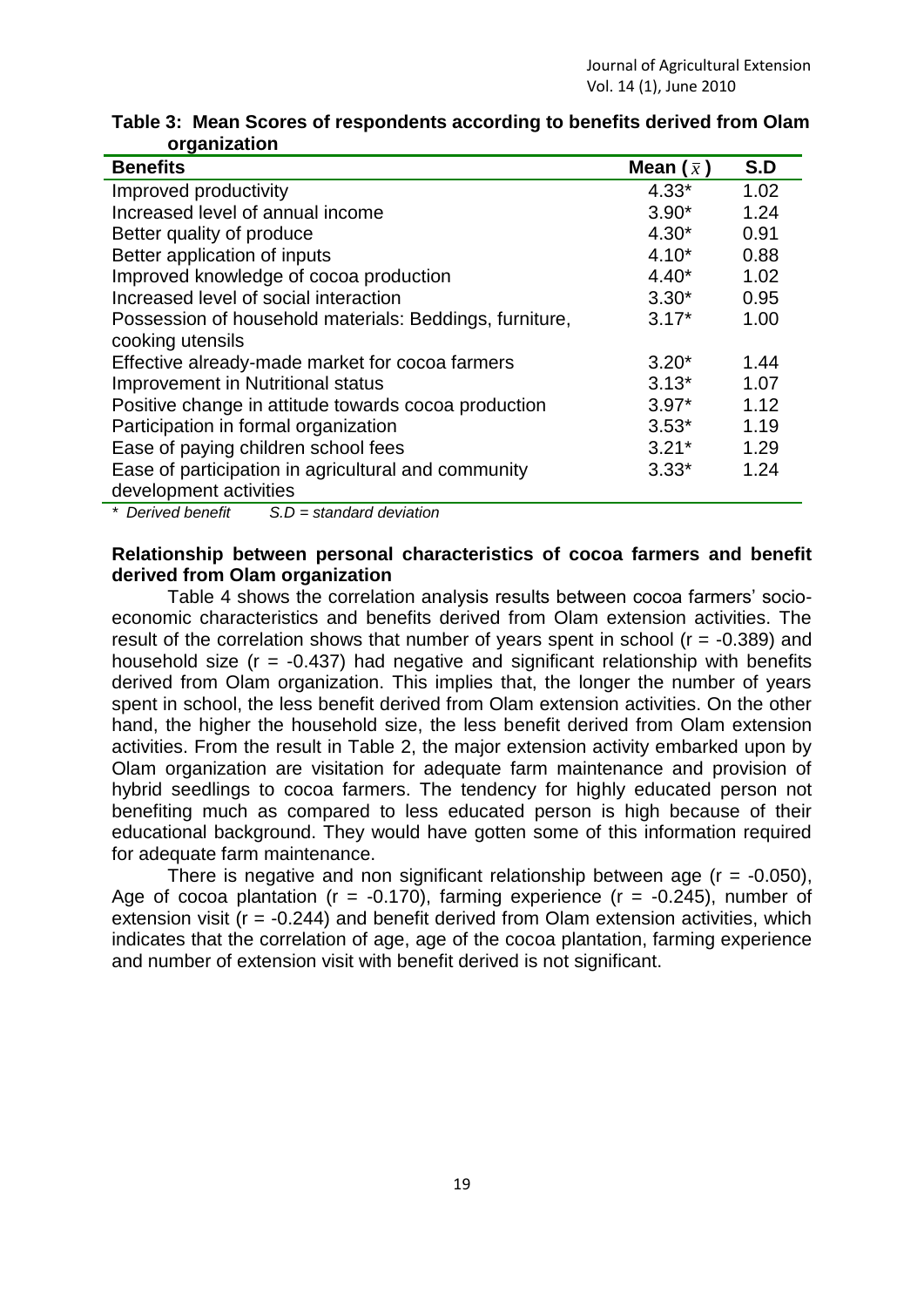| <b>Variables</b>                                                                                                                                                                                                                                                                                                                                         |           |
|----------------------------------------------------------------------------------------------------------------------------------------------------------------------------------------------------------------------------------------------------------------------------------------------------------------------------------------------------------|-----------|
| Age                                                                                                                                                                                                                                                                                                                                                      | $-0.050$  |
| Age of cocoa plantation                                                                                                                                                                                                                                                                                                                                  | $-0.170$  |
| Farming experience                                                                                                                                                                                                                                                                                                                                       | $-0.245$  |
| Number of years spent in school                                                                                                                                                                                                                                                                                                                          | $-0.389*$ |
| Household size                                                                                                                                                                                                                                                                                                                                           | $-0.437*$ |
| Number of extension visit                                                                                                                                                                                                                                                                                                                                | $-0.244$  |
| $*$ $\Omega$ : $\Omega$ : $\Omega$ : $\Omega$ : $\Omega$ : $\Omega$ : $\Omega$ : $\Omega$ : $\Omega$ : $\Omega$ : $\Omega$ : $\Omega$ : $\Omega$ : $\Omega$ : $\Omega$ : $\Omega$ : $\Omega$ : $\Omega$ : $\Omega$ : $\Omega$ : $\Omega$ : $\Omega$ : $\Omega$ : $\Omega$ : $\Omega$ : $\Omega$ : $\Omega$ : $\Omega$ : $\Omega$ : $\Omega$ : $\Omega$ : |           |

### **Table 4: Result of correlation analysis between socio-economic characteristics of cocoa farmers and benefit derived from Olam organization**

*\*Significant P ≤ 0.05 (2-tailed)*

## **Conclusion and Recommendation**

The study assessed the farmers' benefits derived from Olam organization's sustainable cocoa production extension activities in Ondo state The findings showed that majority of the cocoa farmers were male, married, Christian, had relatively large household sizes and long years of farming experience; and possessed at least first school leaving certificate. The findings further revealed that the respondents had benefited from the Olam's activities in terms of improved knowledge and skill acquisition in cocoa production as well as economic gains in terms of yield and income. The result of the correlation shows that number of years spent in school ( $r =$  $-0.389$ ) and household size ( $r = -0.437$ ) had negative and significant relationship with benefits derived from Olam organization. It was recommended that, effective monitoring and evaluation team should be established by Olam organization to improve on the good performance already recorded.

# **References**

- Adetunji, M.O., O.A. Olaniyi, and M.O. Raufu (2007). Assessment of Benefit derived by Cocoa farmers from Cocoa Development Unit Activities of Oyo State. *Journal of Human Ecology.* 22(3); 211-214.
- Agboola, A.F. (2005). Socio-economic Assessment of Farmers' Usage of Indigenous and Non-Indigenous Pest Control Technologies in Cacao Agro-Ecosystems of Ondo and Osun States, Nigeria. Ph.D Thesis. Department of Agricultural Extension and Rural Sociology, Obafemi Awolowo University, Ile-Ife, Nigeria. Pp. 1-85
- Ajayi, A.R. (1996). An Evaluation of the Socio-Economic Impact of the Ondo State Ekiti-Akoko Agricultural Development Project on the Rural Farmers. Ph.D Thesis. Department of Agricultural Extension, University of Nigeria, Nsukka. Pp.1-290
- Amos, T.T. (2007). An analysis of productivity and technical efficiency of smallholder cocoa farmers in Nigeria. *Journal of Social Sciences.* 15(2):127-133.
- Central Bank of Nigeria (CBN), (1998). Annual report and statement of accounts for the year 1998. Central Bank of Nigeria. pp. 7-9.
- Cocoa Development Unit (CDU) (2003). *Information Booklet of Cocoa Development Unit Activities*. Ibadan: CDU Publication. Pp.1-5.
- Cocoa Research Institute of Nigeria (CRIN) (2003).*Bulletin of Cocoa Research Institution of Nigeria* (CRIN), Ibadan, Vol. 12.
- Ekong, E.E. (2003). *Rural Sociology, an Introduction and Analysis of Rural Nigeria.* Uyo: Dove Educational Publishers. Pp. 256-288.